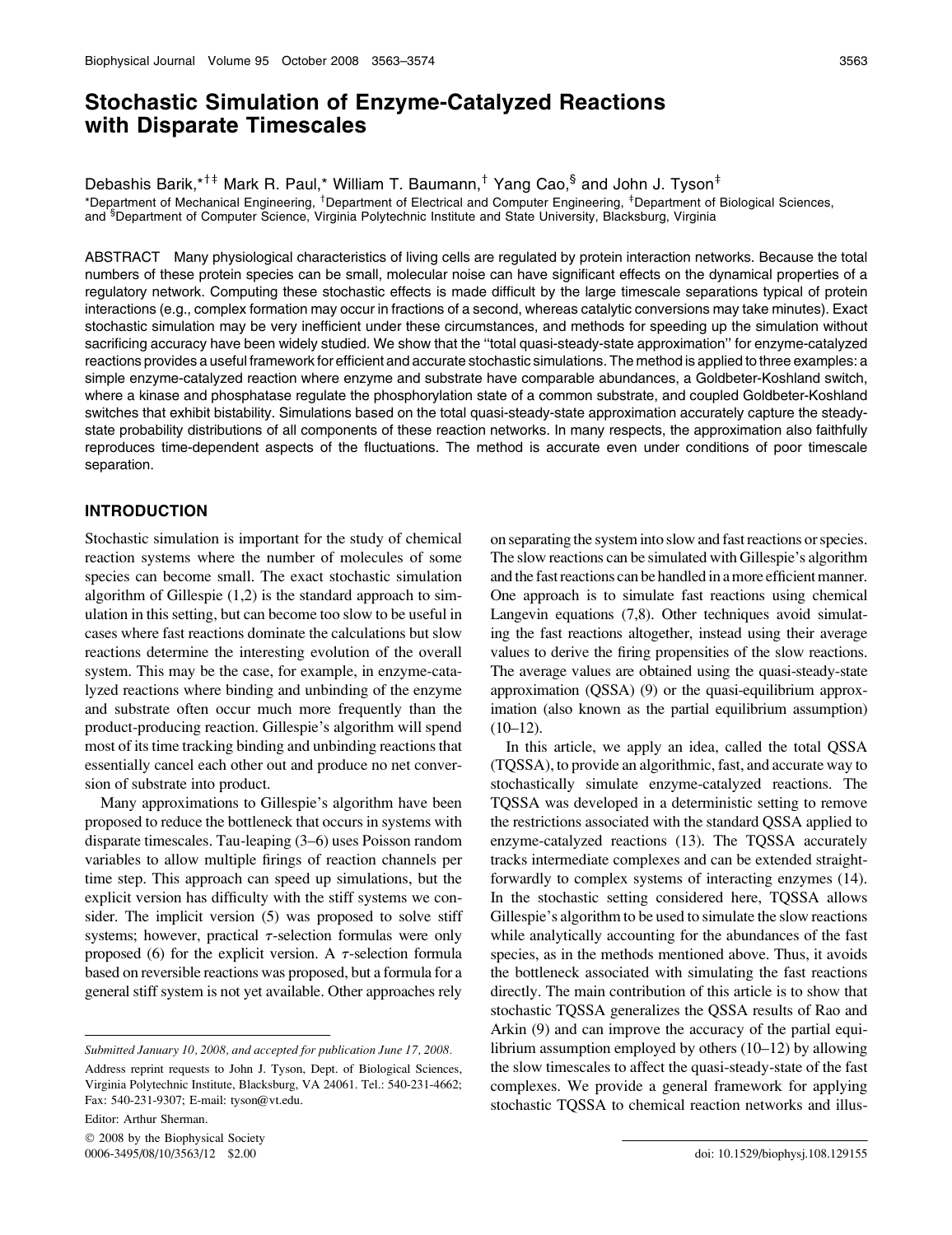trate its usefulness on a complex network exhibiting alternative stable steady states. Our results show that for cases having reasonable timescale separation between fast and slow reactions, the stochastic TQSSA simulations are nearly identical to direct simulation of all the reactions using Gillespie's stochastic simulation algorithm.

#### MICHAELIS-MENTEN KINETICS

Consider a simple chemical reaction where a substrate (S) is

converted irreversibly to a product (P) by an enzyme (E):

\n
$$
E + S \xrightarrow[k_{-1}]{k_1} E : S \xrightarrow[k_{-2}]{k_2} P + E. \tag{1}
$$

In these reactions,  $k_1$  and  $k_{-1}$  are the rate constants for formation and dissociation of the enzyme-substrate complex  $(E: S)$ , and  $k<sub>2</sub>$  is the rate constant for the enzymatic conversion of S to P. With square brackets denoting the concentration of a chemical species, the rate equations corresponding to the above elementary reactions can be written as

$$
\frac{d[S]}{dt} = -k_1[S](E_T - [E:S]) + k_{-1}[E:S];\tag{2}
$$

$$
\frac{d[E:S]}{dt} = -(k_{-1} + k_2)[E:S] + k_1[S](E_T - [E:S]), \quad (3)
$$

where  $E_T = [E] + [E:S]$  is the total enzyme concentration. We always use subscript T to indicate the total amount of a chemical moiety. If the concentration of substrate is very much greater than  $E_T$ , then the change in concentration of the enzyme-substrate complex (Eq. 3) will be fast in comparison to the change in concentration of the free substrate. Under these conditions, the enzyme-substrate complex rapidly reaches its stationary state, i.e.,

$$
\frac{d[E:S]}{dt} = -(k_{-1} + k_2)[E:S] + k_1[S](E_T - [E:S]) = 0,
$$
  
[E:S] =  $\frac{E_T[S]}{K_m + [S]},$  (4)

where  $K_m = (k_{-1} + k_2)/k_1$  is called the Michaelis constant of the enzyme. Equation 4 is the QSSA for the enzyme-substrate complex. In this case, the conversion of substrate into product is described by the well known Michaelis-Menten rate law:

$$
\frac{d[S]}{dt} = -k_2[E;S] = -\frac{k_2 E_T[S]}{K_m + [S]}.
$$
 (5)

The condition for validity of the QSSA is  $E_T \ll S_0 + K_m$ , where  $S_0$  is the initial substrate concentration.

When this condition is not satisfied, then both [S] and [E:S] change on the same timescale. However, when  $k_2 \ll k_{-1}$ , the "total" substrate concentration,  $|\hat{S}| = |S| + [E:S]$ , changes on a slower timescale than the enzyme-substrate complex (13):

$$
\frac{d[\hat{\mathbf{S}}]}{dt} = -k_2[\mathbf{E} : \mathbf{S}];\tag{6}
$$

$$
\frac{d[E:S]}{dt} = -(k_{-1} + k_2)[E:S] + k_1([\hat{S}] - [E:S])(E_T - [E:S]).
$$
\n(7)

Applying the QSSA,  $d[E:S]/dt = 0$ , to Eq. 7, one finds that

$$
[E: S]2 - (ET + Km + [S]) [E: S] + ET [S] = 0,
$$
 (8a)

or

$$
[E: S] = \frac{2E_{\rm T}[\hat{S}]}{E_{\rm T} + K_{\rm m} + [\hat{S}] + \sqrt{(E_{\rm T} + K_{\rm m} + [\hat{S}])^2 - 4E_{\rm T}[\hat{S}]}}.
$$
\n(8b)

Equation 8b as the solution of Eq. 8a is a standard formula in numerical analysis to avoid a cancellation error when  $E_T[\hat{S}]$  is much smaller than  $(E_T + K_m + [\hat{S}])^2$ . Borghans et al. (13) called Eq. 8 the TQSSA.

Tzafriri and Edelman (15) derived the following sufficient condition for the validity of TQSSA:

$$
\varepsilon(E_{\rm T}, \hat{S}_0) \ll 1,\tag{9}
$$

where  $\hat{S}_0 = S_0 + [E : S]_0$ ,  $\varepsilon(E_T, \hat{S}_0) = (k_2/2k_1\hat{S}_0)f(g(E_T, \hat{S}_0)),$  $f(g)=(1-g)^{-1/2}-1$ , and  $g(E_T, \hat{S}_0)=4E_T\hat{S}_0(K_m+E_T+\hat{S}_0)^{-2}$ . Tzafriri and Edelman also showed that  $(\hat{S}_0)^{-2}$ . Tzafriri and Edelman also showed that

$$
\varepsilon(E_{\rm T}, \hat{S}_0) \le \varepsilon(K_{\rm m}, 0) = 0.25 \left(1 + \frac{k_{-1}}{k_2}\right)^{-1}.\tag{10}
$$

Therefore, the condition for validity of TQSSA, Eq. 9, is satisfied if  $k_{-1} \gg k_2$ . From Eq. 10, it is clear that the condition is also satisfied to some extent even when  $k_{-1} = 0$ . So TQSSA seems to be a good approximation for any ratio of  $E_T$  to  $\hat{S}_0$  and for any values of the rate constants.

To examine the stochastic characteristics of a Michaelis-Menten reaction mechanism when enzyme and substrate are in comparable concentrations, we turn to the chemical master equation, which describes the evolution of the probability distribution of each potential state of the system. Under normal circumstances, this probability distribution function would be written in terms of the numbers of molecules of S and E:S (i.e.,  $N_s$  and  $N_{E:S}$ ), but to isolate the slow reaction, according to the idea of TQSSA, we use the random variables  $N_{\hat{S}}$  and  $N_{\text{E:S}}$ . The equation for the probability of the state  $N_{\hat{S}} = \hat{s}$ ,  $N_{E:S} = es$  is given by

$$
\frac{d}{dt}P(\hat{s}, es; t) = -[k_1(\hat{s} - es)(e_T - es) + (k_{-1} + k_2)es]P(\hat{s}, es; t) \n+ k_1(\hat{s} - es + 1)(e_T - es + 1)P(\hat{s}, es - 1; t) \n+ k_{-1}(es + 1)P(\hat{s}, es + 1; t) + k_2(es + 1)P(\hat{s} + 1, es + 1; t).
$$
\n(11)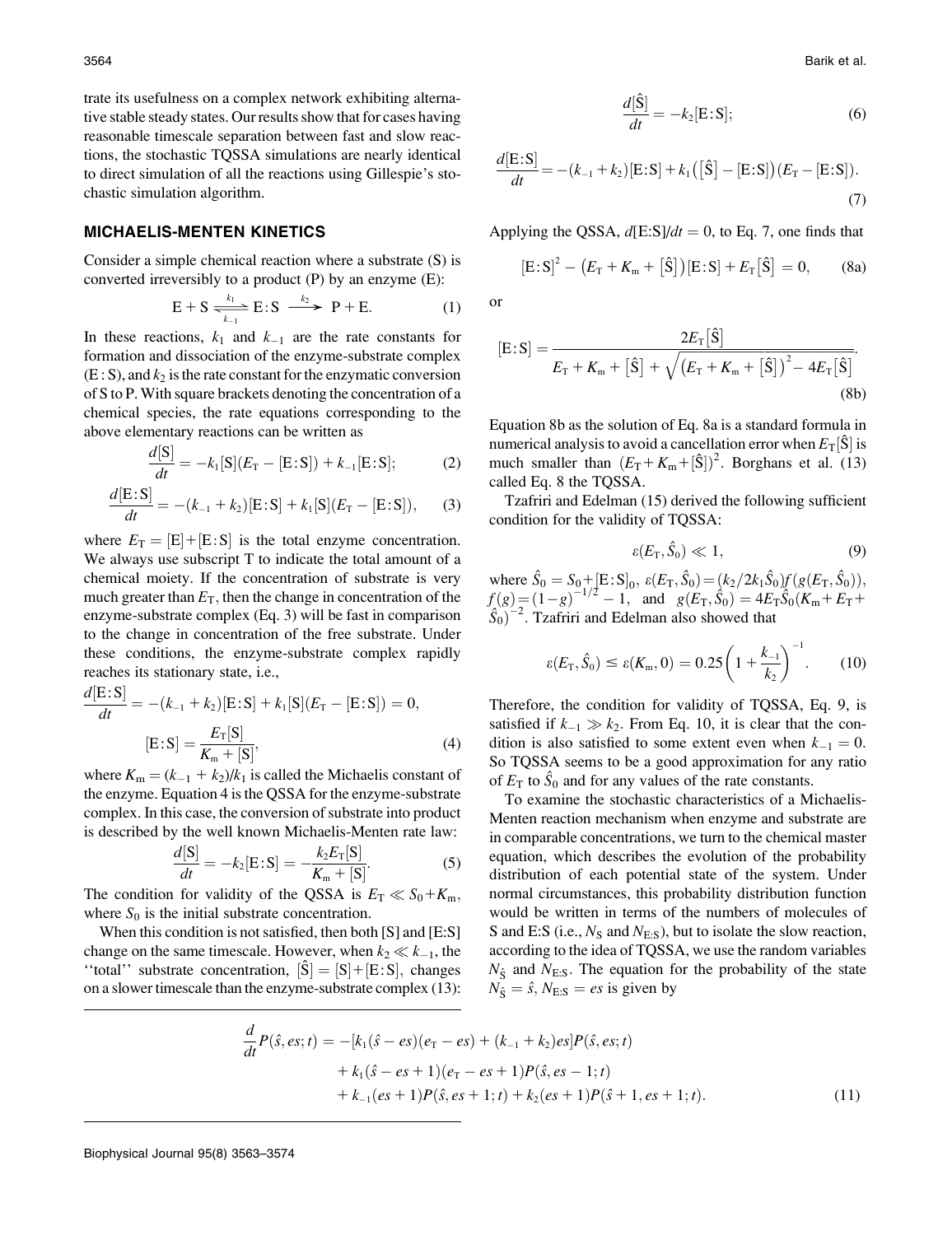Allowing for a slight abuse of notation, es refers to the numerical value of the random variable  $N_{ES}$ , not the product of two numbers,  $e$  and  $s$ . In addition, we use an upper-case italic letter to denote the concentration of a particular species and a lower-case italic letter to denote its number of molecules in a specified volume (e.g., the volume of a yeast cell). For example,  $E_T$  = total concentration of enzyme, whereas  $e_T$  = total number of enzyme molecules.

To obtain an equation for the probability of the composite variable,  $N_{\hat{S}}$ , we write the joint probability as  $P(\hat{s}, \text{es}; t) =$  $P(\hat{s}; t)P(es|\hat{s}; t)$  at each occurrence of this expression in Eq. 11 and sum Eq. 11 over all possible values of es: Denoting the conditional expectation of a function of the complex E:S by

$$
\langle f(es)|\hat{s};t\rangle = \sum_{\text{es}=0}^{\infty} f(es)P(es|\hat{s};t),\tag{12}
$$

the master equation for the slow variable becomes

$$
\frac{d}{dt}P(\hat{s};t) = k_2 \langle es|\hat{s} + 1;t\rangle P(\hat{s} + 1;t) - k_2 \langle es|\hat{s};t\rangle P(\hat{s};t),
$$
\n(13)

because all terms relating to the fast reactions cancel out. For cases of large timescale separation, the distribution of es should reach steady state quickly compared to the evolution of  $\hat{s}$  and we can eliminate the dependence on  $t$  in the expected value of es in Eq. 13. In this case, Eq. 13 exactly describes the noise in the chemical reaction

$$
\hat{S} \stackrel{k_2\langle es|\hat{s}\rangle}{\longrightarrow} P. \tag{14}
$$

Since in most cases we expect the differential equation description of chemical reactions to track the mean values of the reactants, it seems reasonable to replace  $\langle e s | \hat{s} \rangle$  by the steady-state value of *es* from the TQSSA, given by

$$
es2 - (eT + Km + \hat{s})es + eT\hat{s} = 0.
$$
 (15)

To investigate the accuracy of our approach, we compute the exact value of  $\langle es|\hat{s}\rangle$  and compare it to the TQSSA value. Assuming that  $\hat{s}$  is constant on the short timescale, the evolution of the probability of  $N_{E:S}$  is governed by the equation

$$
\frac{d}{dt}P(es;t) = -[k_1(\hat{s} - es)(e_T - es) + k_{-1}es]P(es;t) \n+ k_1(\hat{s} - es + 1)(e_T - es + 1)P(es - 1;t) \n+ k_{-1}(es + 1)P(es + 1;t) \n= \Delta J(es + 1;t) - \Delta J(es;t),
$$
\n(16)

where  $\Delta J(ex;t) = k_{-1} \, es \, P(ex;t) - k_1(\hat{s}-es+1)(e_T-es+1)$  $P(es-1;t)$ . At steady state (on the fast timescale),  $\Delta J(es)$  is a constant, and (considering the case  $es = 0$ ) the constant must be zero. This equation provides a recurrence relation for  $P(es)$  whose solution is

$$
P(es) = \prod_{i=1}^{es} \left\{ \frac{k_1}{k_{-1}} \frac{(\hat{s} - i + 1)(e_T - i + 1)}{i} \right\} P(0)
$$
  
0 \le es \le min(\hat{s}, e\_T). (17)

The condition that the total probability sums to 1 allows the determination of  $P(0)$ , and then the moments  $\langle es|\hat{s}\rangle$  and  $\langle es^2|\hat{s}\rangle$ can be computed exactly. Fig. 1 a compares the function  $\langle e_s | \hat{s} \rangle$ with the deterministic TQSSA result for the case  $e_T = 10$  with  $k_1 = k_{-1} = 1.0$  and  $k_2 = 0.1$  (arbitrary units). Clearly the stochastic mean  $\langle e s | \hat{s} \rangle$  is very close to the deterministic value of es given by Eq. 15, even for this case of very small numbers of molecules. The variance  $\langle (es - \langle es \rangle)^2 | \hat{s} \rangle$  is shown in Fig. 1 b and is quite small, on the order of one molecule or less.

This analysis is quite similar to that in Goutsias (10) and Cao et al. (11,12). Our approach differs in using Eq. 15 for the mean value of the complex. Goutsias and Cao assume that the association and dissociation of the enzyme-substrate complex reaches equilibrium independently of the substrate-to-product conversion reaction, and so their value for  $\langle es|\hat{s}\rangle$  will not depend on the slow rate constant  $k_2$ , whereas our value does. For cases of extreme timescale separation ( $k_{-1} > 100 k_2$ , say), all these approaches tend to the same solution, and  $\langle e s | \hat{s} ; t \rangle$  in Eq. 15 will tend quickly to a constant independent of  $k_2$ . For less extreme cases, the term  $\langle es|\hat{s}; t\rangle$  approaches a steady value dependent on both fast and slow reactions. Only the TQSSA captures this average value accurately, and the reaction (Eq.



FIGURE 1 Michaelis-Menten kinetics. (a) Comparison of steady-state mean of enzyme-substrate complex as a function of  $\hat{s}$  for  $e_T = 10$ . The solid line plots  $\langle es|\hat{s}\rangle$  calculated from the steady-state probability distribution,  $P(es)$ , and the dashed line plots deterministic TQSSA results from Eq. 12. (b) Steady-state variance of the enzyme-substrate complex as a function of  $\hat{s}$ ,  $\langle (es - \langle es \rangle)^2 | \hat{s} \rangle$ , calculated from  $P(es)$ .

Biophysical Journal 95(8) 3563–3574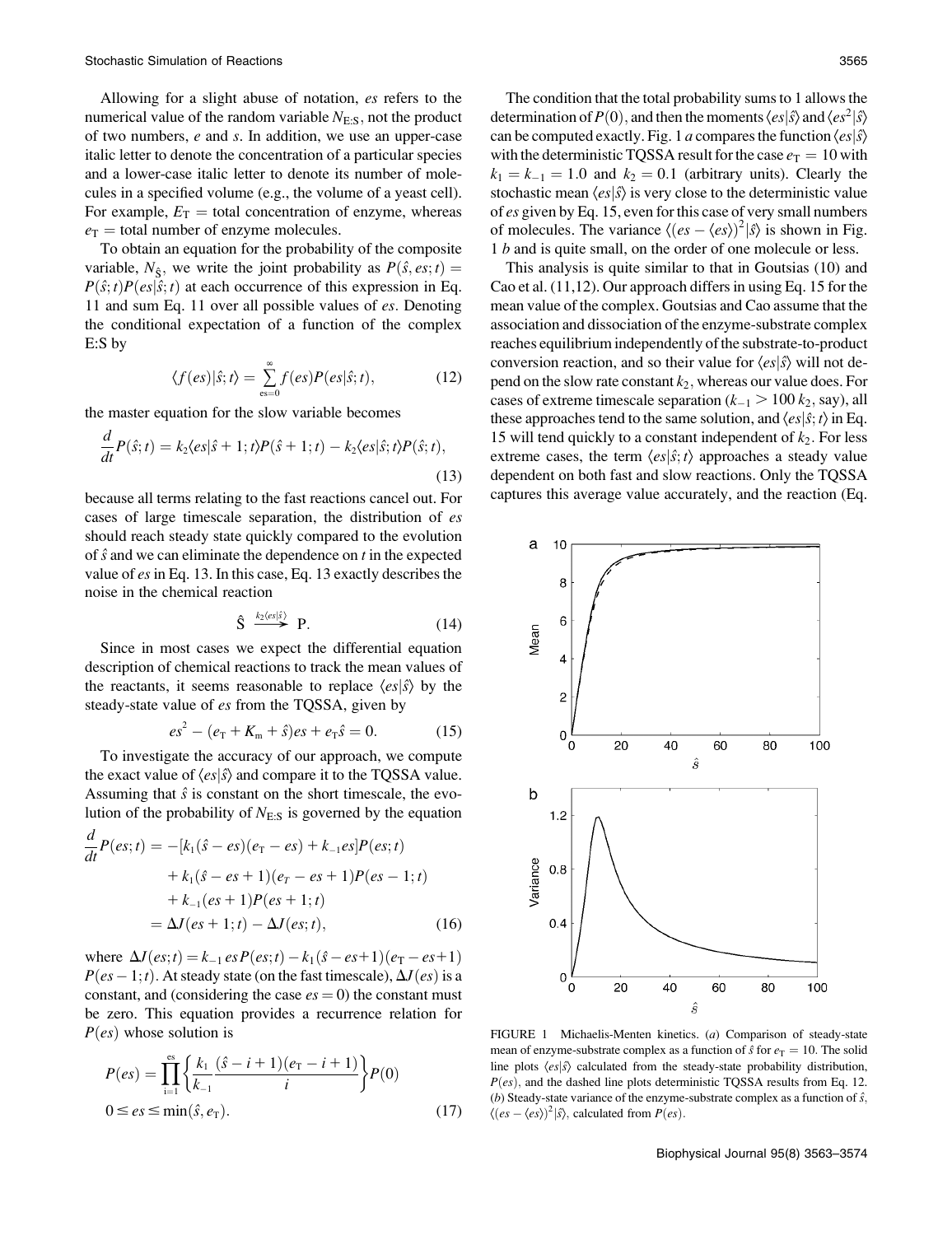14), using the corresponding time-invariant propensity, will satisfy a master equation that approximates the actual master equation (Eq. 11). Thus the TQSSA is expected to be more accurate than the other approaches in cases where the timescale separation is not large. An example of this behavior is shown in the Supplementary Material (Data S1).

We examine the accuracy and efficiency of stochastic TQSSA by simulating both the full reaction mechanism (Eq. 1) (we call this ''full Gillespie simulation'') and the simplified reaction (Eq. 14), with propensity  $k_2\langle es|\hat{s}\rangle$  given by the steady-state value of es from the TQSSA expression (Eq. 15). We do the comparison for different initial numbers of enzyme and substrate molecules. Of two roots obtained from the quadratic equation (Eq. 15), we take only the root that satisfies  $0 \le e_s \le e_T$ . We have chosen  $k_1 = k_{-1} = 1.0$  and  $k_2 = 0.1$ (arbitrary units), and the numerical simulations are averaged over 50,000 realizations. In Fig. 2, we plot the mean number of product  $\langle p \rangle$  and its standard deviation as a function of time for two different cases: 1),  $e_T \gg \hat{s}_0$  and 2),  $e_T = \hat{s}_0$ . From the figure, it is clear that in both cases the stochastic TQSSA is in excellent agreement with the full Gillespie simulation. The stochastic QSSA proposed by Rao and Arkin does not give correct results in the two cases considered here. (For the case  $e_T \ll \hat{s}_0$  (not shown), stochastic QSSA is accurate, as expected.) The approximation proposed by Goutsias gives good results in the cases we consider, but our results are more accurate (see the Supplementary Material, Data S1, Fig.  $S2$ ,  $a-c$ ). As expected, the stochastic TQSSA simulation is very much faster than the full Gillespie simulation (15 times faster in the cases considered here).

# GOLDBETER-KOSHLAND SWITCH

We now extend our stochastic TQSSA method to coupled enzymatic reactions: the well-known Goldbeter-Koshland (GK) ultrasensitive switch (16). The GK switch consists of a substrate-product pair  $(S \text{ and } S_p)$  that are interconverted by two enzymes (D and E). One can imagine that  $S_p$  is the phosphorylated form of the protein S, enzyme E is a kinase acting on S, and enzyme  $D$  is a phosphatase acting on  $S_p$ . The six reactions involved are



FIGURE 2 Michaelis-Menten kinetics. Time evolution of mean product  $\langle p \rangle$  (solid line)  $\pm$  1 SD (dashed lines) calculated from the full Gillespie simulation. (*a*)  $e_T = 1000$  and  $s_0 = 100$ . (*b*)  $e_T = 10$  and  $s_0 = 10$ . The lines for stochastic TQSSA simulations are indistinguishable from the full Gillespie simulations.

$$
\frac{dx}{dt} = \frac{V_e(1-x)}{J_e + 1 - x} - \frac{V_d x}{J_d + x},
$$
(20)

where  $x = S_p(t)/S_T$ ,  $S_T = S_0 + [S_p]_0$ ,  $J_e = K_{\text{me}}/S_T$ ,  $J_d =$  $K_{\text{md}}/S_{\text{T}}$ ,  $V_{\text{e}} = k_2^4 E_{\text{T}}/S_{\text{T}}$ , and  $V_{\text{d}} = k_2^4 D_{\text{T}}/S_{\text{T}}$ , and  $K_{\text{me}}$  and  $K_{\text{md}}$  are standard Michaelis constants for enzymes E and D. The superscript on a rate constant indicates the enzyme and the subscript indicates the particular reaction. The conditions for Michaelis-Menten rate laws to apply are  $E_T \ll S_0 + K_{\text{me}}$ and  $D_{\text{T}} \ll [S_{\text{p}}]_0 + K_{\text{md}}$ . The steady-state solution of Eq. 20 is known as the Goldbeter-Koshland function:

$$
\frac{S_{\rm p}}{S_{\rm T}} = G(V_{\rm e}, V_{\rm d}, J_{\rm e}, J_{\rm d}) = \frac{2V_{\rm e}J_{\rm d}}{V_{\rm d} - V_{\rm e} + V_{\rm d}J_{\rm e} + V_{\rm e}J_{\rm d} + \sqrt{(V_{\rm d} - V_{\rm e} + V_{\rm d}J_{\rm e} + V_{\rm e}J_{\rm d})^2 - 4(V_{\rm d} - V_{\rm e})V_{\rm e}J_{\rm d}}}.
$$
(21)

$$
D + S_p \xrightarrow[k]{{k_1^d} \atop {k_{-1}^d}} D : S_p \xrightarrow{k_2^d} S + D
$$
 (18)

$$
E + S \xrightarrow[k_{1}]{k_{1}^{e}} E : S \xrightarrow{k_{2}^{e}} S_{p} + E. \tag{19}
$$

If these reactions (Eqs. 18 and 19) can be described by Michaelis-Menten rate laws, then the time evolution of the switch is given by

The steady-state response of  $S_p$  as a function of  $E_T$  shows a steep sigmoidal shape if  $J_e \ll 1$  and  $J_d \ll 1$ . The steepness originates from the kinetic interplay of the two substratesaturated enzymes acting in opposite directions.

The classic GK ultrasensitive switch requires that substrate concentrations be much larger than enzyme concentrations, which can be expected for metabolic control networks, where concentrations of metabolites are much larger than those of

Biophysical Journal 95(8) 3563–3574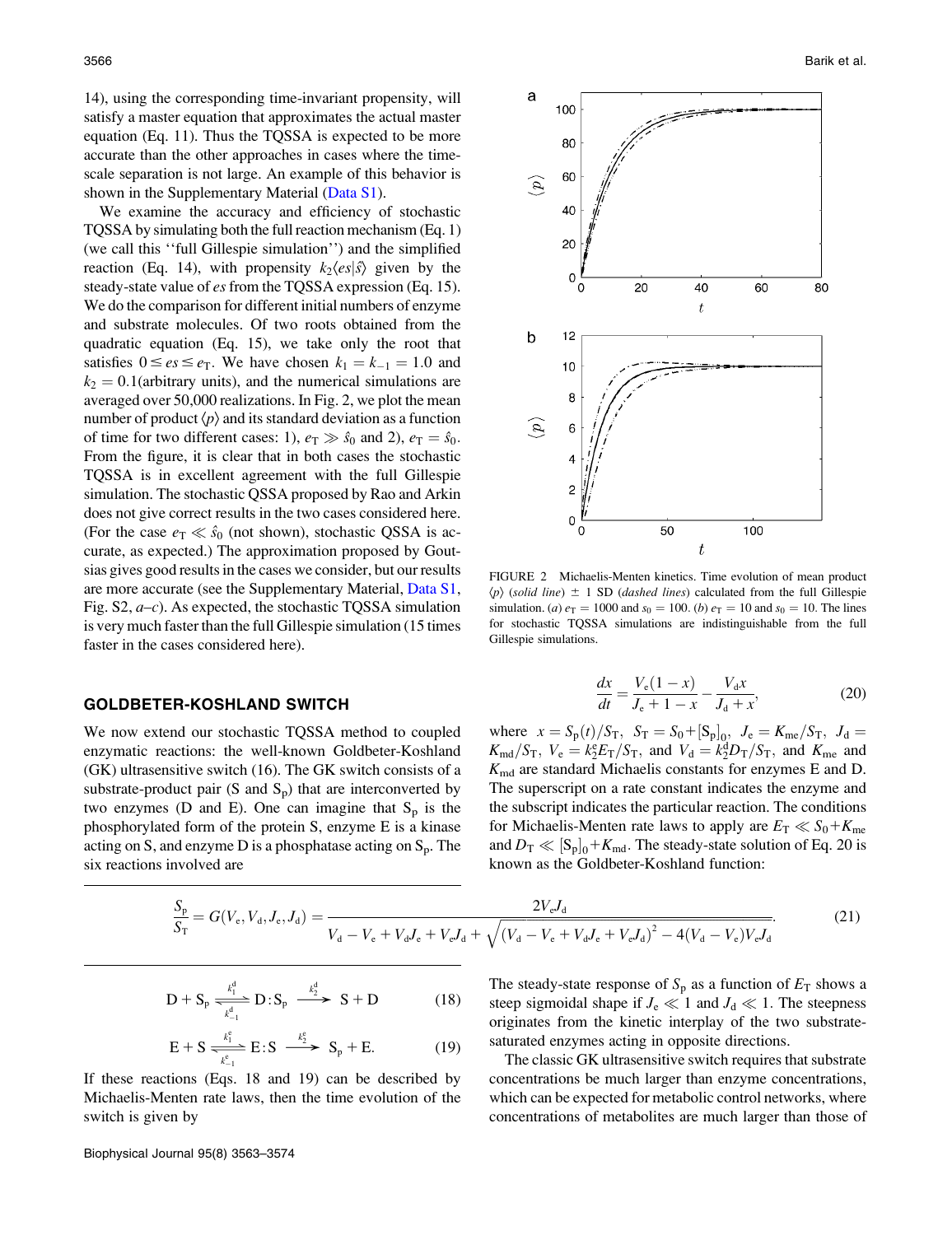enzymes. But the applicability of Michaelis-Menten kinetics is limited in the context of protein interaction networks, because a particular enzyme may act on multiple substrates, a particular substrate may be acted upon by multiple enzymes, and enzymes and substrates often alternate their roles. When the enzyme and substrate swap roles, Michaelis-Menten kinetics is no longer applicable, since the condition  $E_T \ll$  $S_0 + K_m$  cannot possibly be true for both reactions simultaneously. In this case it is better to write the rate equations in terms of  $[\hat{S}_p] = [S_p] + [D:S_p]$ 

$$
\frac{d\left[\hat{\mathbf{S}}_{\mathbf{p}}\right]}{dt} = k_2^{\text{e}}[\mathbf{E}\!:\!\mathbf{S}] - k_2^{\text{d}}[\mathbf{D}\!:\!\mathbf{S}_{\mathbf{p}}];\tag{22}
$$

$$
\frac{d[D: S_p]}{dt} = k_1^d(D_T - [D: S_p]) ([\hat{S}_p] - [D: S_p]) - k_{-1}^d[D: S_p] - k_2^d[D: S_p];
$$
\n(23)

$$
\frac{d[E:S]}{dt} = k_1^e(E_T - [E:S]) (S_T - [\hat{S}_p] - [E:S]) - k_{-1}^e[E:S] - k_2^e[E:S],
$$
\n(24)

where  $S_T = [\hat{S}_p] + [\hat{S}]$  and  $[\hat{S}] = [S] + [E:S]$ . Invoking the TQSSA on Eqs. 23 and 24, as done by Ciliberto et al. (14), we find that the reactions portrayed in Eqs. 18 and 19 are governed by a single ''slow'' differential equation (Eq. 22) with  $[E: S]$  and  $[D: S_p]$  given as functions of  $[\hat{S}_p]$  by the solution of the pair of quadratic equations:

$$
[D: S_p]^2 - (D_T + K_{md} + [\hat{S}_p]) [D: S_p] + D_T [\hat{S}_p] = 0; \quad (25)
$$

$$
[E: S]2 - (ET + Kme + ST - [\hat{S}p])[E: S] + ET(ST - [\hat{S}p]) = 0,
$$
\n(26)

with  $0 \leq [D: S_p] \leq D_T$  and  $0 \leq [E: S] \leq E_T$ .

As before, we can write a chemical master equation for the entire system and then sum over the fast variables to get a master equation for the slow composite variable  $N_{\hat{S}_p} = \hat{S}_p$ :

$$
\frac{d}{dt}P(\hat{s}_{p};t) = -[k_{2}^{\text{e}}\langle es|\hat{s}_{p};t\rangle + k_{2}^{\text{d}}\langle ds_{p}|\hat{s}_{p};t\rangle]P(\hat{s}_{p};t) \n+ k_{2}^{\text{d}}\langle ds_{p}|\hat{s}_{p} + 1; t\rangle P(\hat{s}_{p} + 1; t) \n+ k_{2}^{\text{e}}\langle es|\hat{s}_{p} - 1; t\rangle P(\hat{s}_{p} - 1; t)
$$
\n(27)

(for details, consult the Supplementary Material, Data S1). Assuming that the expected values equilibrate on a faster timescale, we can reduce Eq. 27 to a master equation for the reactions

$$
\hat{S}_p \frac{\kappa_2^d \langle ds_p | \hat{s}_p \rangle}{\kappa_2^c \langle es | \hat{s}_p \rangle} \hat{S},\tag{28}
$$

with propensities  $k_2^d \langle ds_p | \hat{s}_p \rangle$  and  $k_2^e \langle es | \hat{s}_p \rangle$  for the forward and backward reactions, respectively. If we look at the evolution of the fast variables in between transitions of the slow variables, the equations for *es* and  $ds_p$  are analogous to the equation for es in the simple enzyme-catalyzed reaction.

For the stochastic TQSSA, numerical simulation of the reactions in Eq. 28 is carried out using Gillespie's stochastic simulation algorithm. At each time step, we calculate the propensities by solving the quadratic equations (Eqs. 25 and 26) in terms of numbers of molecules rather than concentrations. Of the multiple roots obtained from the solution of the quadratic equations we take only that root for which  $0 \leq es \leq e_{\text{T}}$  and  $0 \leq ds_{\text{p}} \leq d_{\text{T}}$ . To compare the full Gillespie simulation involving six reactions (Eqs. 18 and 19) with the stochastic TQSSA simulation, we consider the parameter set  $s_T = 900$  molecules,  $k_1^d = 0.05555$ ,  $k_{-1}^d = 0.83$ ,  $k_2^d = 0.17$ ,  $k_1^e = 0.05$ ,  $k_{-1}^e = 0.8$ , and  $k_2^e = 0.1$  (all the rate constants with subscript "1" have the unit molecule<sup>-1</sup> min<sup>-1</sup>, and the other rate constants have the unit  $\min^{-1}$ ). These parameter values are consistent with Ciliberto et al. (14). In Fig. 3, we plot the time evolution of mean  $\langle \hat{s}_{p} \rangle$  for three different total numbers of kinase and phosphatase: (*a*),  $e_T = 45$ ,  $d_T = 9$ ; (b),  $e_T = 450$ ,  $d_T = 90$ ; and (c),  $e_T = 4500$ ,  $d_T = 900$ . In each case, the middle line corresponds to the mean value of  $\hat{S}_p$  and the lines above and below are  $\pm \sigma$  (1 SD) from the mean. For the initial condition, we used  $N_{\hat{S}_p}(0) = 900$ ,  $N_{\hat{S}}(0) = 0, N_{D:S_p}(0) = 0$ , and  $N_{E:S}(0) = 0$ . To get the mean, we have averaged each case over 50,000 trajectories. In Fig. 3, we have plotted the results from both the full Gillespie and stochastic TQSSA simulations; the agreement is so good that it is difficult to distinguish between the two results.

Fig. 4 compares the steady-state probability distributions of  $N_{\hat{S}_p}$  calculated from full Gillespie and stochastic TQSSA simulations. We have chosen  $d_T = 90$  and  $e_T = 450$ , with the same initial conditions as used previously. The agreement between the two distributions is so good that it is difficult to distinguish between the two lines. We have found that the steady-state probability calculated from stochastic TQSSA matches very well with full Gillespie simulations for both  $\tilde{S}_p$ and S for any numbers of total enzymes,  $d_T$  and  $e_T$ .

900

a 700 b  $\langle \hat{s}_p \rangle$ 500 C 300  $\Omega$ 20 40 60 80 100  $t(\min)$ 

FIGURE 3 Goldbeter-Koshland switch. Time evolution of mean  $\langle \hat{s}_p \rangle$ (solid line)  $\pm$  1 SD (dashed lines) for three different total numbers of enzyme molecules: (a)  $e_T = 45$ ,  $d_T = 9$ ; (b)  $e_T = 450$ ,  $d_T = 90$ ; and (c)  $e_T = 4500$ ,  $d_T = 900$ . Results of the full Gillespie and stochastic TQSSA simulations are indistinguishable.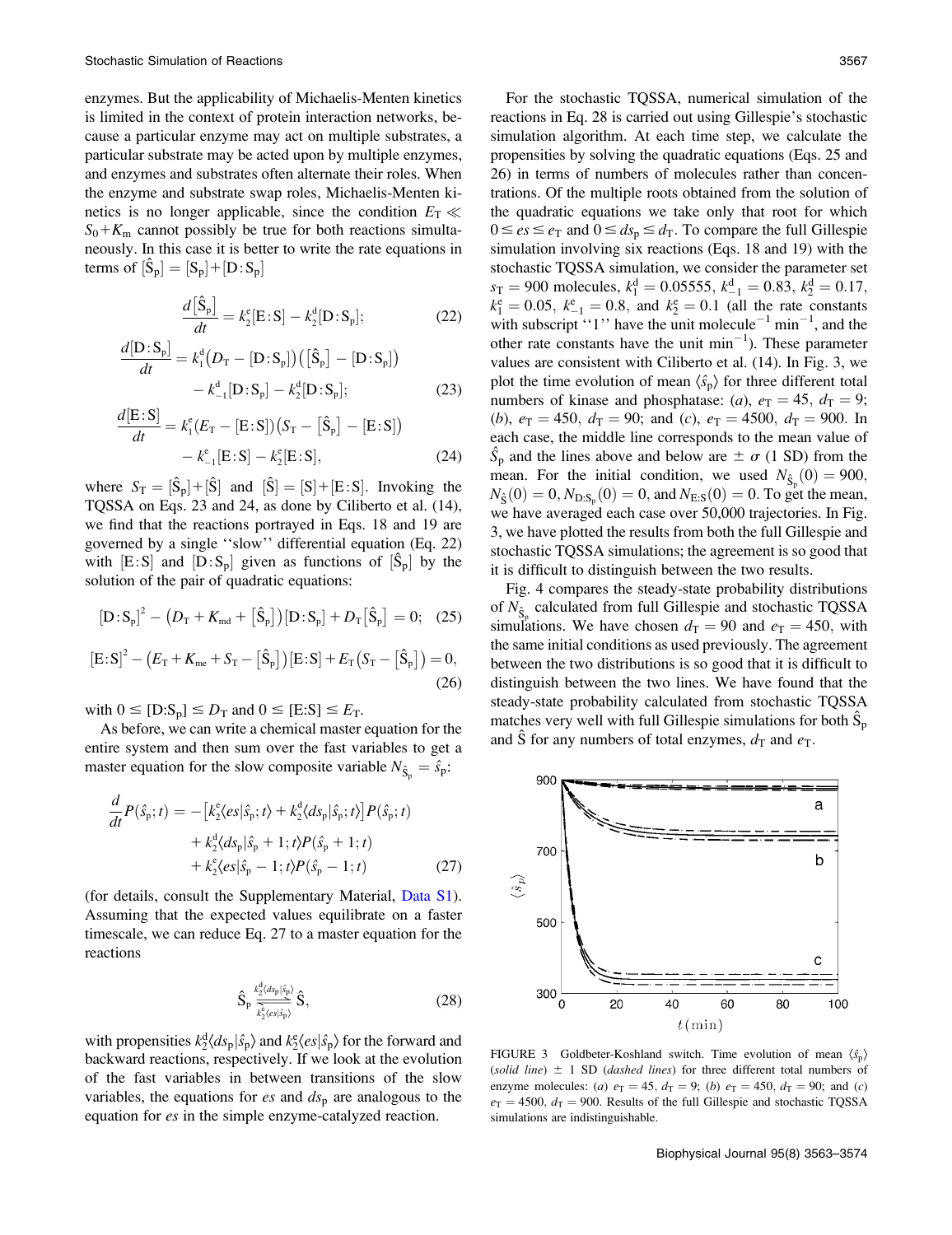

FIGURE 4 Goldbeter-Koshland switch. Steady-state probability distributions of  $\hat{S}_p$  for  $s_T = 900$ ,  $d_T = 90$ , and  $e_T = 450$ . The solid line represents the full Gillespie, and the dashed line the stochastic TQSSA.

In Fig. 5, we compare full Gillespie simulations with stochastic TQSSA for steady-state means and standard deviations of  $\hat{S}_p$  and  $D: S_p$ . We choose the same parameters as before, with  $s_T = 900$ ,  $d_T = 90$  and with different values of  $e_T$ . It is clear that for any values of initial enzyme and sub-



FIGURE 5 Goldbeter-Koshland switch. Steady-state mean (bars) and standard deviation (*error bars*) of  $\hat{S}_p$  (*a*) and D:S<sub>p</sub> (*b*) for  $s_T = 900$  and  $d<sub>T</sub> = 90$ . The open bars represent the full Gillespie, and the hatched bars the stochastic TQSSA. In some cases, the standard deviations in stochastic TQSSA are so small that the error bars are not visible.

Biophysical Journal 95(8) 3563–3574

strate concentrations, stochastic TQSSA always predicts the mean accurately for both  $\hat{S}_p$  and the complex  $D: S_p$ . It always predicts the standard deviation for  $\hat{S}_p$  accurately. For the complex, the standard deviation of  $D: S_p$  predicted by stochastic TQSSA is generally good. It fails for the cases where the number of free enzyme molecules is very small (see Fig. 5 b,  $E_T = 180$  and 270; see also Table S3 in the Supplementary Material, Data  $S1$ ). Fig. 5 a also illustrates the switching behavior of  $\hat{S}_p$  with increasing  $e_T$ . (In the Supplementary Material (Data S1), we present more comparisons of full Gillespie with stochastic TQSSA simulations.)

In Fig. 6, we report the time autocorrelation function,  $C(t)$ , of steady-state fluctuations around the mean for different variables. We define the autocorrelation function for any variable  $x$  as

$$
C_{\rm x}(\tau) = \frac{\langle (x(t) - x_{\rm ss})(x(t + \tau) - x_{\rm ss}) \rangle}{\langle (x(t) - x_{\rm ss})^2 \rangle},\tag{29}
$$

where  $x_{ss}$  is the steady-state value of x. To get a smooth profile for an autocorrelation function, we averaged results over 10,000 trajectories. In general, the autocorrelation functions for various species in this network decay exponentially. In Fig. 6 a we show that the autocorrelation function of  $\hat{S}_p$  calculated from stochastic TQSSA simulations matches very well with full Gillespie simulations. In Fig. 6 b, we compare autocorrelation functions for free species  $S_p$ . TQSSA always predicts a single exponential decay of the autocorrelation function, but in some cases, full Gillespie calculations show biexponential decay with a short and a long component of the decay. From the figures, it is clear that stochastic TQSSA predicts the long time component accurately but it can't predict the short time component. We find a similar trend for the complex  $D: S_p$  (Fig. 6 c) as well. The failure of stochastic TQSSA simulations to capture the fast timescale of decaying autocorrelations is to be expected, because all fast-timescale events are averaged out in the quasi-steady-state approximations (Eqs. 25 and 26).

## GENERAL FORMULATION OF THE TQSSA

To provide a general setting for the TQSS approach to stochastic simulation taken in this article, we first develop a general framework for the deterministic TQSSA and then extend it to a stochastic formulation. Systems of enzymecatalyzed reactions, the focus of this article, fit naturally into this general framework, but the framework encompasses a much broader class of systems.

Consider a chemical reaction network with  $N$  species participating in M independent reactions. The deterministic chemical rate equations can be written as  $d\mathbf{x}/dt = \mathbf{S}\cdot\mathbf{r}(\mathbf{x}(t)),$ where  $\mathbf{x}(t)$  is an *N*-vector of concentrations of reacting chemical species, S is an  $N \times M$  matrix of stoichiometric coefficients, and  $\bf{r}$  is a vector of time-dependent fluxes through the  $M$  reactions of the network. (These fluxes are, in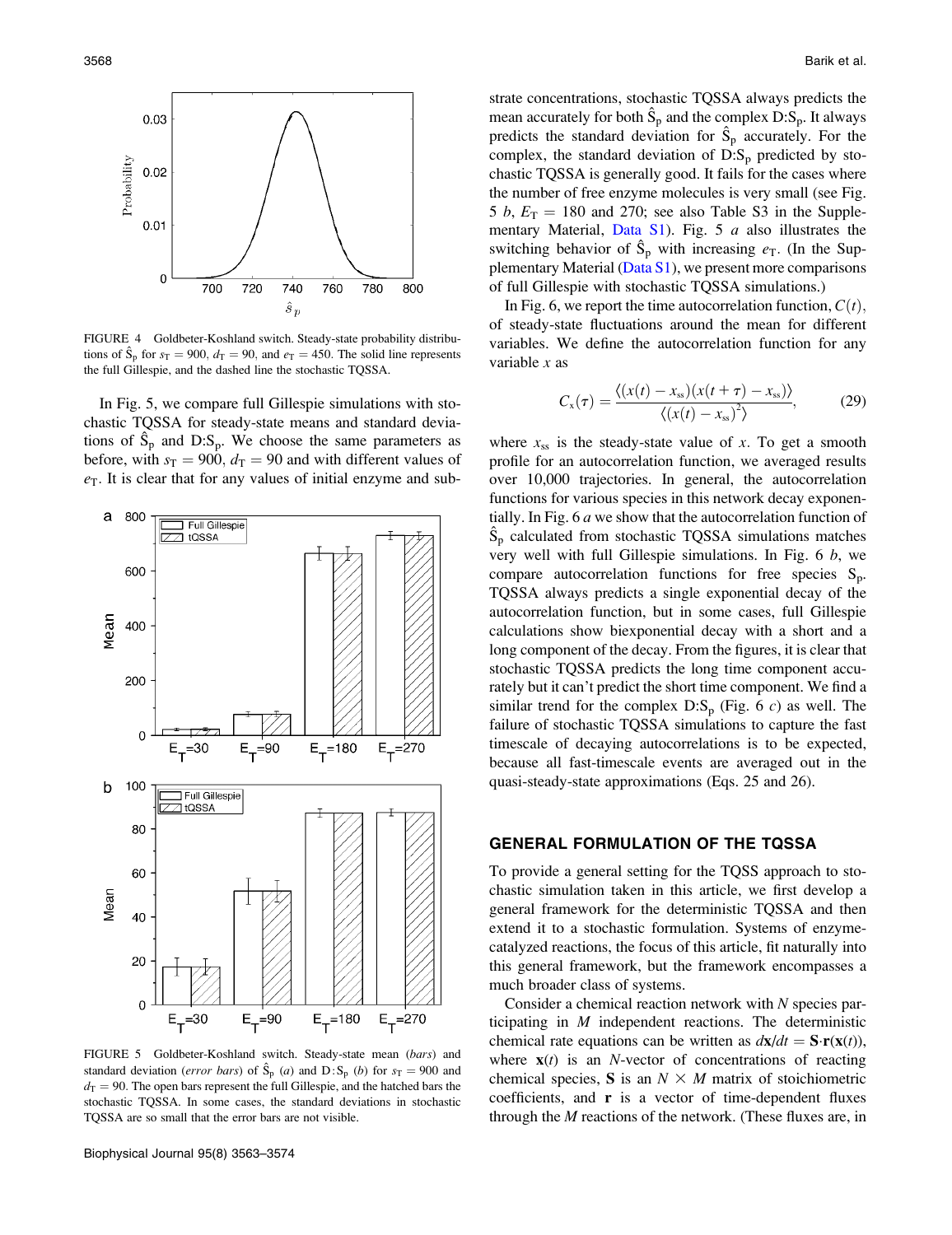

FIGURE 6 Goldbeter-Koshland switch. Autocorrelation functions of fluctuations for the species (a)  $\hat{S}_p$ , (b)  $S_p$ , and (c)  $D: S_p$ , calculated from full Gillespie simulation (solid lines) and from stochastic TQSSA simulation (dashed lines) for different numbers of enzymes:  $e_T = 9$ ,  $d_T = 9$  (black);  $e_T = 45$ ,  $d_T = 9$  (red); and  $e_T = 90$ ,  $d_T = 90$  (blue).

general, nonlinear functions of the concentrations of the reacting species.) We assume that the reactions have been partitioned into  $M_s$  slow reactions and  $M_f$  fast reactions,  $\mathbf{r} =$  $r_s$ rf ), where  $M_s + M_f = M$ . If the reactions are ordered in this fashion, then the stoichiometric matrix can be separated into two submatrices,  $S = [S_{slow}S_{fast}]$ , where  $S_{slow}$  is an  $N \times M_s$  matrix of stoichiometric coefficients for the slow reactions, and  $S<sub>fast</sub>$  is an  $N \times M<sub>f</sub>$  matrix of stoichiometric coefficients for the fast reactions.

Although it may be possible to separate reactions into slow and fast categories, it is usually impossible to separate chemical species into these categories because most chemical species participate in both fast and slow reactions. Using the TQSS idea, we seek linear combinations of the original chemical species (e.g.,  $\hat{\mathbf{x}}_s = \mathbf{l}^T \cdot \mathbf{x}$ , where I is an  $N \times N_s$ matrix of constants) such that  $d\hat{\mathbf{x}}_s/dt$  involves only slow reactions,  $\mathbf{r}_s$ . In such a case,

$$
d\hat{\mathbf{x}}_{\mathrm{s}}/dt = \mathbf{I}^{\mathrm{T}} d\mathbf{x}/dt = \mathbf{I}^{\mathrm{T}}\left[\mathbf{S}_{\mathrm{slow}}\,\mathbf{S}_{\mathrm{fast}}\right]\begin{bmatrix}\mathbf{r}_{\mathrm{s}}\\\mathbf{r}_{\mathrm{f}}\end{bmatrix} = \left[\mathbf{S}_{\mathrm{s}}\,\mathbf{0}\right]\begin{bmatrix}\mathbf{r}_{\mathrm{s}}\\\mathbf{r}_{\mathrm{f}}\end{bmatrix}.
$$
 (30)

Hence, the condition for a slow combination of species,  $\hat{\mathbf{x}}_s =$  $\mathbf{1}^{\mathrm{T}} \cdot \mathbf{x}$ , is that the columns of l span the left null space of the  $N \times$  $M_f$  matrix  $S<sub>fast</sub>$ . The number of slow variables,  $N_s$ , is the dimension of this left null space. A linear transformation matrix  $\bf{L}$  can be constructed by choosing the first  $N_s$  rows of L as appropriate linearly independent components of the null space, and the remaining rows as standard basis vectors that are linearly independent of the first  $N_s$  rows. (It is clear that L is not unique, and this freedom can be used for other purposes.) The transformation  $\begin{bmatrix} \hat{\mathbf{x}}_{s} \\ \hat{\mathbf{x}}_{f} \end{bmatrix}$  $\vert$  = **Lx** produces chemical rate equations of the form (the hat is dropped for notational simplicity):

$$
\frac{d}{dt} \begin{bmatrix} \mathbf{x}_{\mathrm{s}}(t) \\ \mathbf{x}_{\mathrm{r}}(t) \end{bmatrix} = \begin{bmatrix} \mathbf{S}_{\mathrm{s}} & \mathbf{0} \\ \mathbf{S}_{\mathrm{s}\mathrm{f}} & \mathbf{S}_{\mathrm{f}\mathrm{f}} \end{bmatrix} \cdot \begin{bmatrix} \mathbf{r}_{\mathrm{s}}(\mathbf{x}_{\mathrm{s}}, \mathbf{x}_{\mathrm{f}}) \\ \mathbf{r}_{\mathrm{r}}(\mathbf{x}_{\mathrm{s}}, \mathbf{x}_{\mathrm{f}}) \end{bmatrix}
$$
(31)

where the slow variables,  $x_s$ , participate only in slow reactions, and the fast variables,  $x_f$ , are governed by both fast and slow reactions. The  $\theta$  matrix in Eq. 31 has  $N_s$  rows and  $M_f$  columns, and the stoichiometry matrix is equal to  $L$  [ $S_{slow}S_{fast}$ ].

In terms of the preceding examples, the association and dissociation of enzyme-substrate complexes are chosen as the fast reactions,  $\mathbf{x}_s$  corresponds to the total variables defined by TQSSA (denoted with hats in our examples), and  $x_f$  corresponds to the original complexes in the system. Any conservation relations in the system show up as all zero rows of  $S<sub>s</sub>$  and can be eliminated from the differential equation. By construction there are no linear combinations of species that are governed only by slow reactions among the  $N_f = N - N_s$ "fast" variables.

In the deterministic formulation of TQSSA, the derivatives of the fast variables are set equal to zero and the resulting equations solved for the quasi-steady-state values of the fast variables in terms of the slow variables. This in turn allows for the simulation of the slow subsystem with the values for the fast variables replaced by their quasi-steady-state values.

To see how this idea transfers to the stochastic setting, consider the chemical master equation for the entire system (dropping the bold face):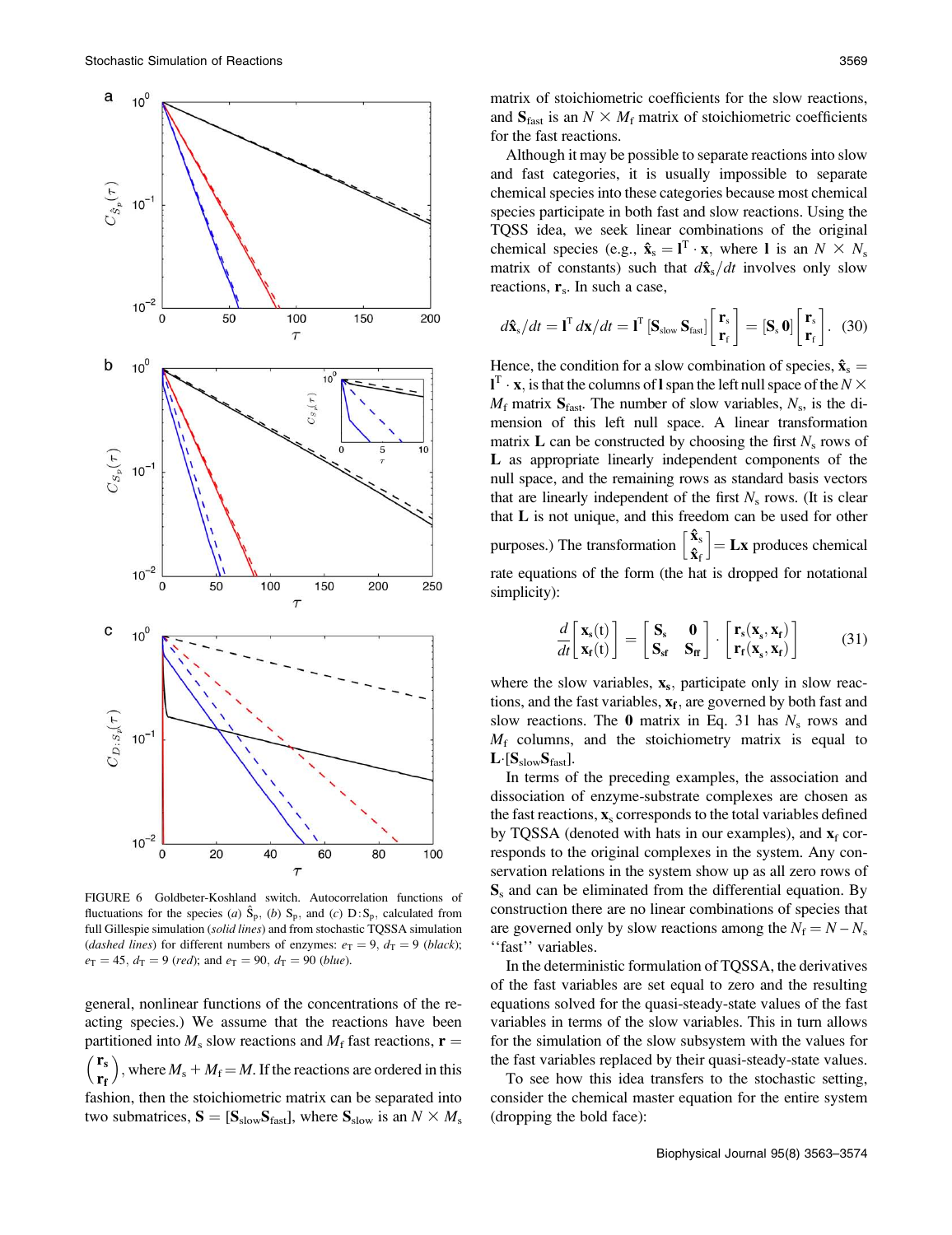$$
\frac{\partial P(x_{s}, x_{f}; t)}{\partial t} = \sum_{i_{\text{slow}}} a_{i}(x_{s} - S_{s,i}, x_{f} - S_{sf,i}) P(x_{s} - S_{s,i}, x_{f} - S_{sf,i}; t) \n+ \sum_{i_{\text{fast}}} a_{i}(x_{s}, x_{f} - S_{ff,i}) P(x_{s}, x_{f} - S_{ff,i}; t) \n- \sum_{i_{\text{slow}}} a_{i}(x_{s}, x_{f}) P(x_{s}, x_{f}; t) - \sum_{i_{\text{fast}}} a_{i}(x_{s}, x_{f}) P(x_{s}, x_{f}; t),
$$
\n(32)

where  $a_i$  is the propensity of the *i*th reaction. Writing  $P(x<sub>s</sub>, x<sub>f</sub>; t) = P(x<sub>f</sub>|x<sub>s</sub>; t) \times P(x<sub>s</sub>; t)$  in the above and summing over the fast species gives

equations will be at most second order in the variables,  $x_s$  and  $x_f$ . In most cases, we can solve these equations for the  $N_f$  fast variables in terms of the slow variables, providing us with the means of the fast variables needed to compute the rates of the slow reactions of the reduced stochastic system. Clearly, as pointed out by Goutsias (17), the solution of the deterministic chemical reaction equations can differ from the mean values of the solution of the stochastic reaction equations when the molecular populations approach zero. Although not a concern for the problems considered in this article, this potential limitation must be kept in mind for the general case.

$$
\frac{\partial P(x_{s};t)}{\partial t} = \sum_{x_{f}} \left\{ \sum_{i_{\text{slow}}}^{i_{\text{slow}}} a_{i}(x_{s} - S_{s,i}, x_{f} - S_{\text{sf},i}) P(x_{f} - S_{\text{sf},i}|x_{s} - S_{s,i};t) P(x_{s} - S_{s,i};t) + \sum_{i_{\text{fast}}} a_{i}(x_{s}, x_{f} - S_{\text{ff},i}) P(x_{f} - S_{\text{ff},i}|x_{s};t) P(x_{s};t) - \sum_{i_{\text{slow}}}^{i_{\text{slow}}} a_{i}(x_{s}, x_{f}) P(x_{f}|x_{s};t) P(x_{s};t) - \sum_{i_{\text{fast}}}^{i_{\text{slow}}} a_{i}(x_{s}, x_{f}) P(x_{f}|x_{s};t) P(x_{s};t) \right\}.
$$
\n(33)

Defining

$$
\langle a_i(x_s, x_t) | x_s; t \rangle = \sum_{x_t} a_i(x_s, x_t) P(x_t | x_s; t), \qquad (34)
$$

and recognizing that  $\langle a_i(x_s, x_f)|x_s;t\rangle = \langle a_i(x_s, x_f - \alpha)|x_s;t\rangle$ , allows us to write

$$
\frac{\partial P(x_s; t)}{\partial t} = \sum_{i_{slow}} \langle a_i(x_s - S_{s,i}, x_t; t) | x_s - S_{s,i} \rangle P(x_s - S_{s,i}; t) - \sum_{i_{slow}} \langle a_i(x_s, x_t) | x_s; t \rangle P(x_s; t). \tag{35}
$$

This can be recognized as the master equation of the system consisting of just the slow reactions involving the species  $x_s$ , having stoichiometric matrix  $S_s$  and propensities  $\langle a_i(x_{\rm s}, x_{\rm f})|x_{\rm s}; t\rangle$ .

If the original slow reaction rates depend at most linearly on the fast variables  $x_f$ , which will be the case if no slow variable is the result of a bimolecular reaction where both reactants are fast variables, then  $\langle a_i(x_s, x_f)|x_s; t \rangle$  will depend only on the slow variables and the means of the fast variables given the values of the slow variables. (This was the major restriction in Goutsias (10).) We make the further assumption that the differential equations governing the system provide accurate information concerning the means of the variables. Then, assuming that the fast variables go to steady state quickly compared to the evolution of the slow variables (the standard TQSSA assumption), we can set the derivatives of the fast variables to zero, yielding

$$
S_{\rm sf}r_{\rm s}(x_{\rm s},x_{\rm f}) + S_{\rm ff}r_{\rm f}(x_{\rm s},x_{\rm f}) = 0. \tag{36}
$$

Equation 36 provides  $N_f$  coupled equations in N unknowns. Given the assumption of mass-action kinetics, these

#### COUPLED GK SWITCHES (BISTABILITY)

We now apply this general approach to coupled GK switches (Fig. 7 a). To reactions shown in Eqs. 18 and 19, we add a second GK switch, which converts unphosphorylated E to a phosphorylated form  $E_p$  and back. The conversion of E to  $E_p$ is catalyzed by S, and the dephosphorylation reaction of E is catalyzed by the phosphatase, F. In this network, S and E act as mutual antagonists. This network describes the transition from the  $G_2$  phase to mitosis (the M phase) in the eukaryotic cell cycle, where  $S = MPF$  (M-phase promoting factor, a dimer of Cdc2 and cyclin B) and  $E =$  Wee1 (a kinase that



FIGURE 7 Bistability for coupled GK switches. (a) Reaction scheme. (b) Bifurcation diagram.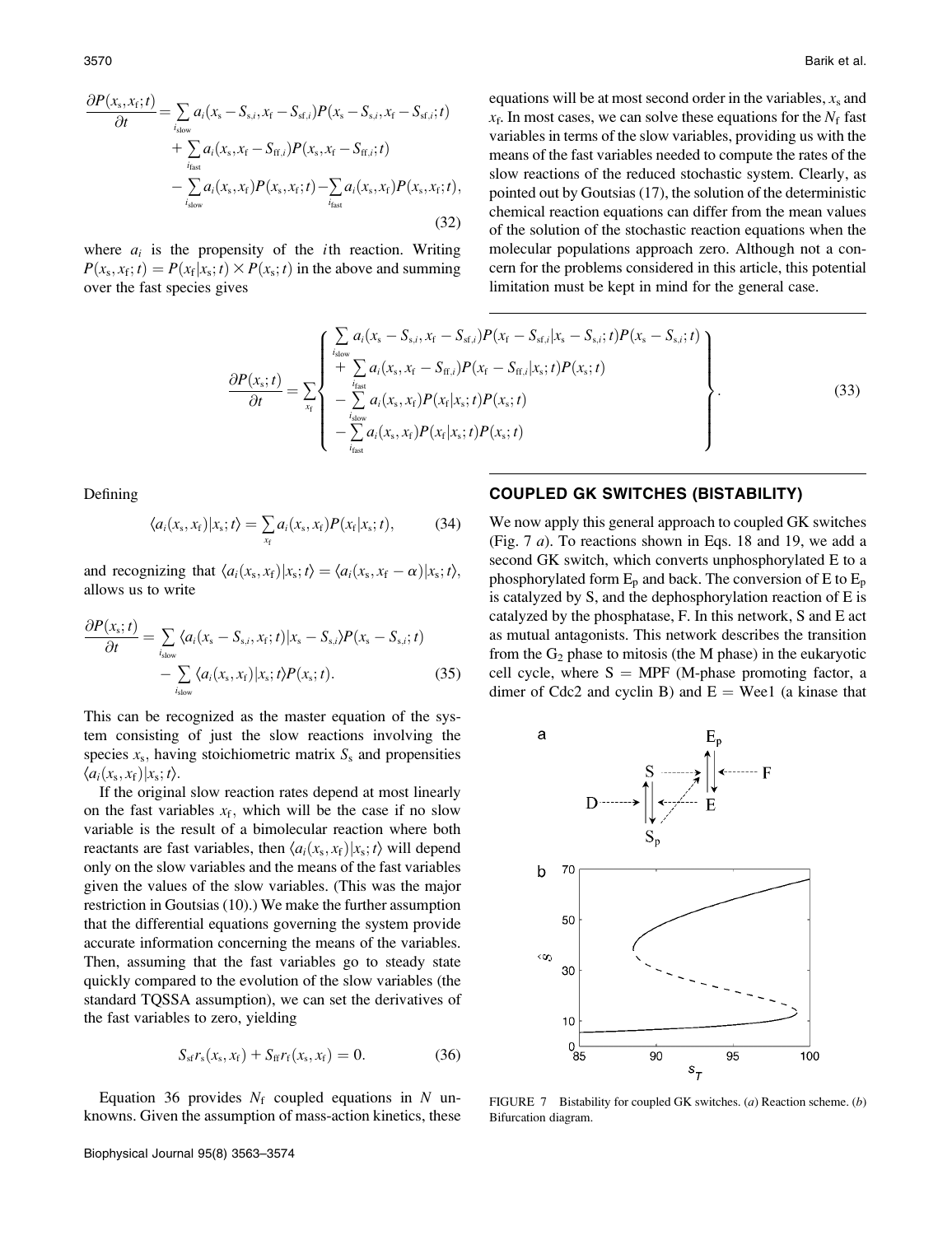phosphorylates and inactivates Cdc2). Novak and Tyson (18) used this module in a mathematical model for the  $G_2$ -to-M transition during early embryonic cell cycles of Xenopus. Using GK rate laws, like Eq. 20, they showed that the concentration of S may exhibit two stable steady-state values,  $|S| \approx 0$  and  $|S| \approx S_T$ , for intermediate values of  $S_T$ . That is to say, the control system (Fig. 7 *a*) can exhibit bistability for  $S_T$ in a certain interval  $(S_1 < S_T < S_2)$ . Ciliberto et al. (14) showed that bistability is maintained after unpacking the reaction network into elementary steps, provided that  $S_p$  has some ability to bind E but limited ability to convert E to  $E_p$ . To apply the TQSSA to the resulting network, they introduced the definitions

$$
\hat{S} = S + [E:S] + [S:E] \n\hat{E} = E + [E:S] + [S:E] + [S_{p}:E] \nS_{T} = S + S_{p} + [E:S] + [S:E] + [D:S_{p}] + [S_{p}:E] \nD_{T} = D + [D:S_{p}] \nF_{T} = F + [F:E_{p}].
$$
\n(37)

In terms of these variables, the TQSSA equations are

$$
\frac{d\hat{S}}{dt} = k_2^d [\mathbf{D} : \mathbf{S}_p] - k_2^e [\mathbf{E} : \mathbf{S}] \n\frac{d\hat{E}}{dt} = k_2^f [\mathbf{F} : \mathbf{E}_p] - k_2^b [\mathbf{S} : \mathbf{E}] - k_2^b [\mathbf{S}_p : \mathbf{E}]
$$
\n(38)

and

In the same way as before, we can obtain a master equation for the slow reactions:

$$
\hat{S}_p \frac{\underset{k_2^b}{\sum_{k_2^c(\alpha)}}}{\sum_{k_2^b(\alpha)} \hat{S}} \hat{S}
$$
\n
$$
\hat{E} \frac{\underset{k_2^b}{\sum_{k_2^b(\alpha)} \hat{S}}}{\sum_{k_2^b(\beta_p)}} \hat{E}_p, \tag{40}
$$

with propensities based on the expected values of the numbers of enzyme-substrate complexes. We calculate the expected values of the complexes by solving the coupled algebraic equations (Eq. 39). In Fig. 8, we compare the steady-state probability distribution of  $\hat{S}$  obtained from full Gillespie simulations of this reaction network with stochastic TQSSA simulations of Eq. 40. We calculate the steady-state probability distributions for different values of  $s_T$ . In the monostable zone  $(s_T < 88)$ , the prediction of stochastic TQSSA is good (Fig. 8  $a$ ). As  $s<sub>T</sub>$  increases into the bistable zone, the prediction of stochastic TQSSA is still fine (Fig. 8 b), although the relative intensities of the two peaks in the bistable zone differ from the ''exact'' result of full Gillespie simulations. In the upper monostable region  $(s_T > 99)$ , the probability distribution calculated from the stochastic TQSSA is a little shifted from the exact result (Fig. 8 c). In the deterministic case, the system settles to a particular steady state depending on initial conditions. In the stochastic case, the system jumps back and forth between the alternative stable steady states.

$$
[D: S_p]^2 - (D_T + K_{md} + S_T - \hat{S} - [S_p : E]) [D: S_p] + D_T (S_T - \hat{S} - [S_p : E]) = 0
$$
  
\n
$$
[E: S]^2 - (\hat{E} - [S: E] - [S_p : E] + K_{me} + \hat{S} - [S: E]) [E: S] + (\hat{E} - [S: E] - [S_p : E]) (\hat{S} - [S: E]) = 0
$$
  
\n
$$
[S: E]^2 - (\hat{E} - [E: S] - [S_p : E] + K_{mb} + \hat{S} - [E: S]) [S: E] + (\hat{E} - [E: S] - [S_p : E]) (\hat{S} - [E: S]) = 0
$$
  
\n
$$
[S_p : E]^2 - (S_T - \hat{S} - [D: S_p] + K_{mb'} + \hat{E} - [E: S] - [S: E]) [S_p : E] + (S_T - \hat{S} - [D: S_p])(\hat{E} - [E: S] - [S: E]) = 0
$$
  
\n
$$
[F: E_p]^2 - (F_T + K_{mf} + E_T - \hat{E}) [F: E_p] + F_T (E_T - \hat{E}) = 0
$$
\n(39)

Using these equations and the parameter values given in Table 1 (taken from Marlovits et al. (19)), Ciliberto et al. found that  $\hat{s}$  is a bistable function of  $s_T$  (Fig. 7 b).

TABLE 1 Parameter values for coupled GK switches

| Enzyme           | S     | $D_{p}$   | $S_p$   | E      | F       |
|------------------|-------|-----------|---------|--------|---------|
| Substrate        | E     | $S_{p}$   | E       | S      | $E_{p}$ |
| Letter, 1        | b     | d         | h'      | e      |         |
| $k_1^{\rm l}$    | 0.625 | 0.0001125 | 0.00625 | 0.0125 | 0.00125 |
| $k_{-1}^{\perp}$ | 10.6  | 0.005     | 0.005   | 0.05   | 0.001   |
| $k_2^{\rm l}$    | 0.4   | 0.085     | 0.0001  | 0.05   | 0.2     |
| $K_{\rm ml}$     | 17.6  | 800       | 0.816   | 8      | 160.8   |
| $L_{\rm T}$      |       | 1600      |         | 160    | 40      |

The association rate constants  $(k_1^1)$  are in units molecule<sup>-1</sup> min<sup>-1</sup>, and dissociation  $(k_{-1}^l)$  and catalytic  $(k_2^l)$  rate constants are min<sup>-1</sup>. Units for Michaelis-Menten constants  $(K_m)$  are molecules.  $L_T$  is the total number of molecules of enzymes D, E, and F.

In Fig. 9, we plot a sample trajectory of  $\hat{S}$  in the bistable regime ( $s_T = 95$ ); we initialize the system with  $\hat{s} = 8$ ,  $\hat{s}_p =$ 87 molecules. The upper panel shows a trajectory calculated from a full Gillespie simulation and the lower panel shows a stochastic TQSSA simulation. It appears from this example that the residence time in the upper steady state is much shorter in the stochastic TQSSA calculation than in the full Gillespie calculation. To investigate the apparent discrepancy, we calculate the residence time distributions of lower and upper steady states in both full Gillespie and stochastic TQSSA simulations. We initialize the system at the lower steady state ( $\hat{s} = 8$ ) and record the time  $t_0$  when  $\hat{s}(t)$  reaches for the first time its upper steady-state value  $(\hat{s}(t_0) = 58)$ . Then we follow the trajectory until  $\hat{s}(t)$  next reaches its lower steady-state value  $(\hat{s}(t_1) = 8)$ . Continuing this process, we record a sequence of times  $t_0, t_1, t_2, \ldots$  when  $\hat{s}(t)$  flips back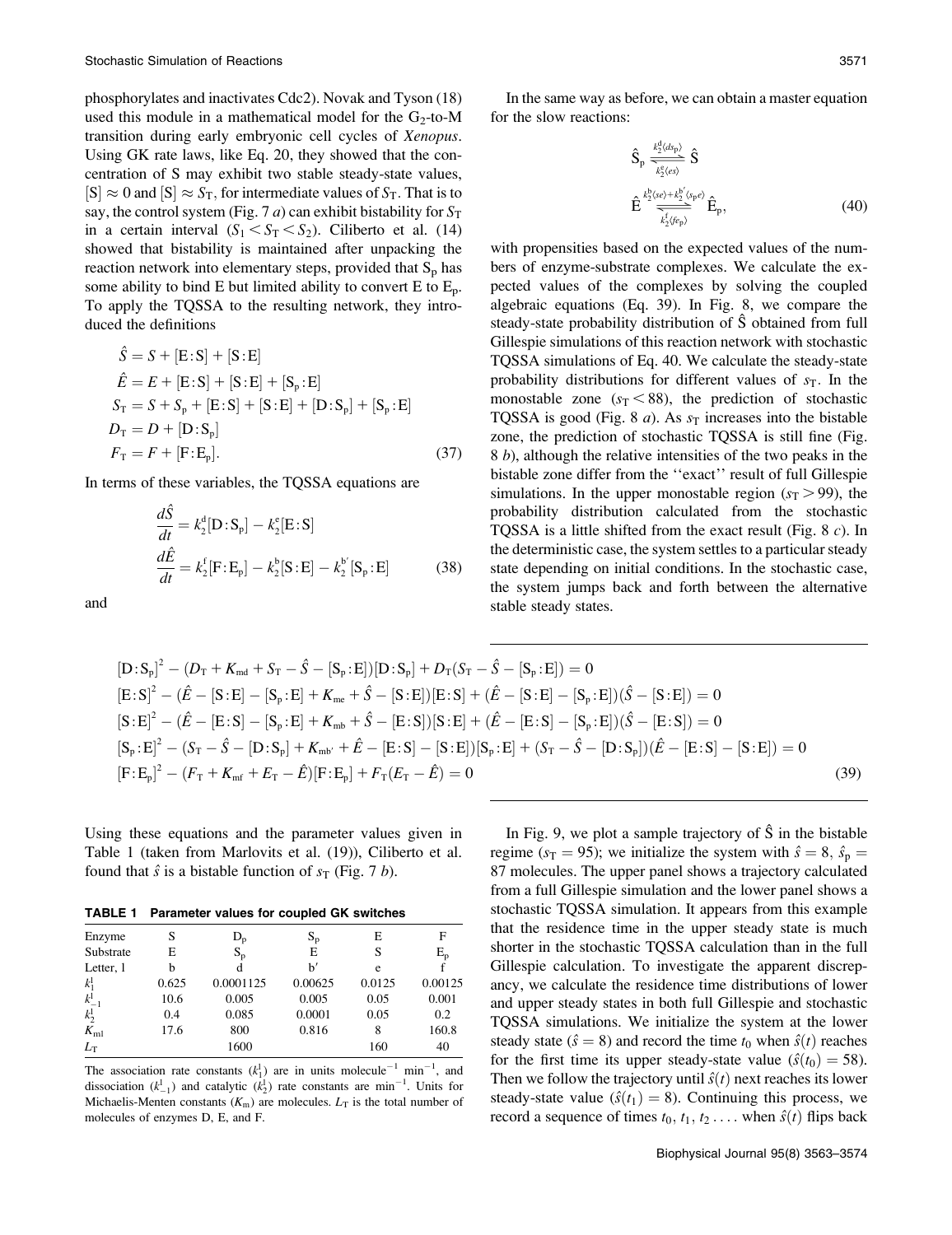

FIGURE 8 Bistable switch. Steady-state probability distributions of S. The solid lines represent the full Gillespie, and the dashed line the stochastic TQSSA. (*a*)  $s_T = 86$ , (*b*)  $s_T = 95$ , and (*c*)  $s_T = 100$ .

and forth between its upper and lower steady states. We define  $(t_1 - t_0)$  as a sample residence time in the upper steady state,  $(t_2 - t_1)$  as a sample residence time in the lower steady state, and so on. From a long simulation, we compute many sample residence times for both steady states. In Fig. 10, we plot cumulative distributions of these residence times. The top panel compares the cumulative probability distribution for residence times in the upper steady state from full Gillespie and stochasticTQSSA simulations (Fig. 10, a and b, respectively). The dashed lines are single exponential fits to the cumulative distribution. The bottom panel is the same for the lower steady state. Though the stochastic TQSSA calculation produces an exponential decay distribution, the



FIGURE 9 Bistable switch. The trajectory of  $\hat{S}$  in the bistable zone  $(s_T = 95)$ . (Upper) Full Gillespie simulation. (Lower) Stochastic TQSSA simulation.

mean residence times for the upper ( $T_U = 42.15 \times 10^3$  min) and lower ( $T_L = 5.55 \times 10^3$  min) steady states do not agree with the full Gillespie simulation ( $T_U = 129.96 \times 10^3$  min;  $T_{\rm L} = 20.84 \times 10^3$  min).

Suspecting that these divergent results might be attributable to poor timescale separation (see the Supplementary Material,  $Data S1$ ) in our parameter set (Table 1), we repeated the simulations for a new parameter set with large rate constants for association and dissociation of enzyme-substrate complexes, while keeping the rate constant for enzymatic conversion of substrate to product unchanged (see the Supplementary Material, Table S6, Data S1). In this case, we find that stochastic TQSSA simulations are in excellent agreement with full Gillespie simulations with respect to steady-state probability distributions (see the Supplementary Material, Fig. S4,  $a-c$ , Data S1) and mean residence times in the lower and upper steady states.

## **DISCUSSION**

The stochastic TQSSA approach differs from tau-leaping and chemical Langevin approaches in that it does not simulate the fast reactions. In tau-leaping (3–6), the number of fast-reaction events that occur during each time interval is estimated using a Poisson random variable, whereas Haseltine and Rawlings (8) simulate the fast reactions using chemical Langevin equations. These methods can work for enzymecatalyzed reactions, but tau-leaping can be slow for stiff systems and the accuracy of the chemical Langevin equation can be a problem when the number of molecules of reacting species becomes small.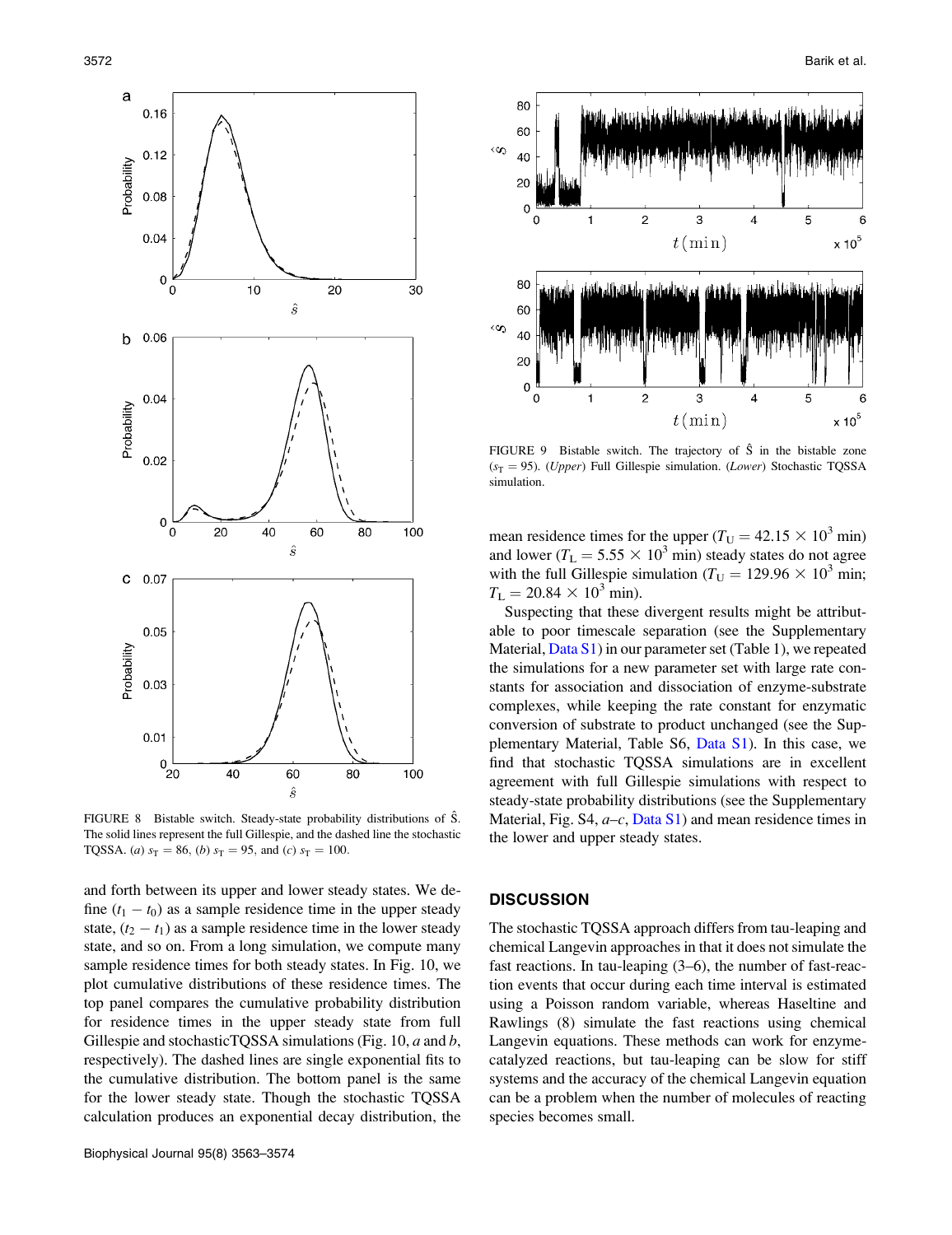

FIGURE 10 Bistable switch. Plot of cumulative probability  $(p_t)$  of residence times ( $t<sub>R</sub>$ ) for  $s<sub>T</sub> = 95$ . (*Upper*) Upper steady state. (*Lower*) Lower steady state. The labeled lines represent full Gillespie  $(a)$ , and stochastic TQSSA (b). Dashed lines are best-fitting exponential curves to the cumulative probability distributions.

Other approaches rely on the separation of timescales that often occurs in enzyme-catalyzed reactions. Rao and Arkin (9) separate the species according to whether they evolve on fast or slow timescales and show how to obtain a master equation for the slow species that depends on the average values of the fast species. Furthermore, assuming that the timescale separation allows the fast species to equilibrate quickly, they show that in the Michaelis-Menten case the master equation for the slow species corresponds to the reduced reaction obtained using the quasi-steady-state approximation (QSSA). Thus, simulating the reduced reaction using Gillespie's stochastic simulation algorithm will accurately reproduce the noise in the reaction system while avoiding the bottleneck created by the fast reactions.

Goutsias (10) takes a similar approach, but separates the reactions, not species, according to timescale. His approach is more general than Rao and Arkin in terms of how he determines the average values of the fast species, and for the Michaelis-Menten case his approach is not limited by the conditions under which QSSA is valid. In the general case, his approach requires the solution of a system of quadratic equations subject to a linear inequality constraint after each occurrence of a slow reaction.

Cao et al. (11,12) also identify fast- and slow-reaction channels, but propose a framework using the steady-state probability function for the fast species to calculate the moments of the fast species. Recognizing that this calculation will not always be feasible, they explore several approximate methods, the simplest of which involves using equilibrium values from the associated reaction-rate equations.

The TQSSA approach differs from the quasi-equilibrium assumption of Goutsias  $(10)$  and Cao  $(11,12)$  in that it allows the slow-timescale reactions to impact the steady state of the fast reactions. For the case of large timescale separation, all three approaches will give comparable results. This case is nice theoretically since the average values of the complexes decay quickly to their steady-state values after the firing of a slow reaction, and the master equation governing the slow reactions using the steady-state average propensities is a good approximation to the actual master equation that has time-varying coefficients. In cases with less timescale separation, the time-varying coefficients of the actual master equation do not settle out between firings of the slow reactions. In these cases, the TQSSA approach can still provide a good approximation, as shown in our examples.

For the Goldbeter-Koshland ultrasensitive switch, our stochastic results (means and standard deviations) for the slow variables using TQSSA are all but identical to the results obtained by simulating the full system using Gillespie's stochastic simulation algorithm. In addition, the means for the complexes, which are not directly simulated, are very accurate in all cases, and the standard deviations are accurate except in cases where the free enzyme populations are reduced to only a few molecules. In these problem cases, the inaccuracies in the standard deviations are of the order of 1 molecule. This accuracy for variables that are not directly simulated is surprising. It is due largely to the fact that the standard deviation is composed of components from both the fast and slow reactions, and the fast (unsimulated) component is very small (see Fig. 1  $b$ ).

Furthermore, for slow variables, the TQSSA technique accurately captures the autocorrelation function of fluctuations about a steady state. For the complexes, free enzyme, and free substrate variables that are not directly simulated, the autocorrelation functions can consist of multiple exponential components, and our approach will find only the slowest components of the autocorrelation functions. This is to be expected, since all information about fast transients is lost in the TQSSA approach.

Our final example of a coupled Goldbeter-Koshland switch exhibiting bistability is a particularly sensitive test of the accuracy of the stochastic TQSSA, since small changes in stochastic trajectories near the unstable steady state can change the stable steady state that is approached. For the parameter values considered here (Table 1), there is little